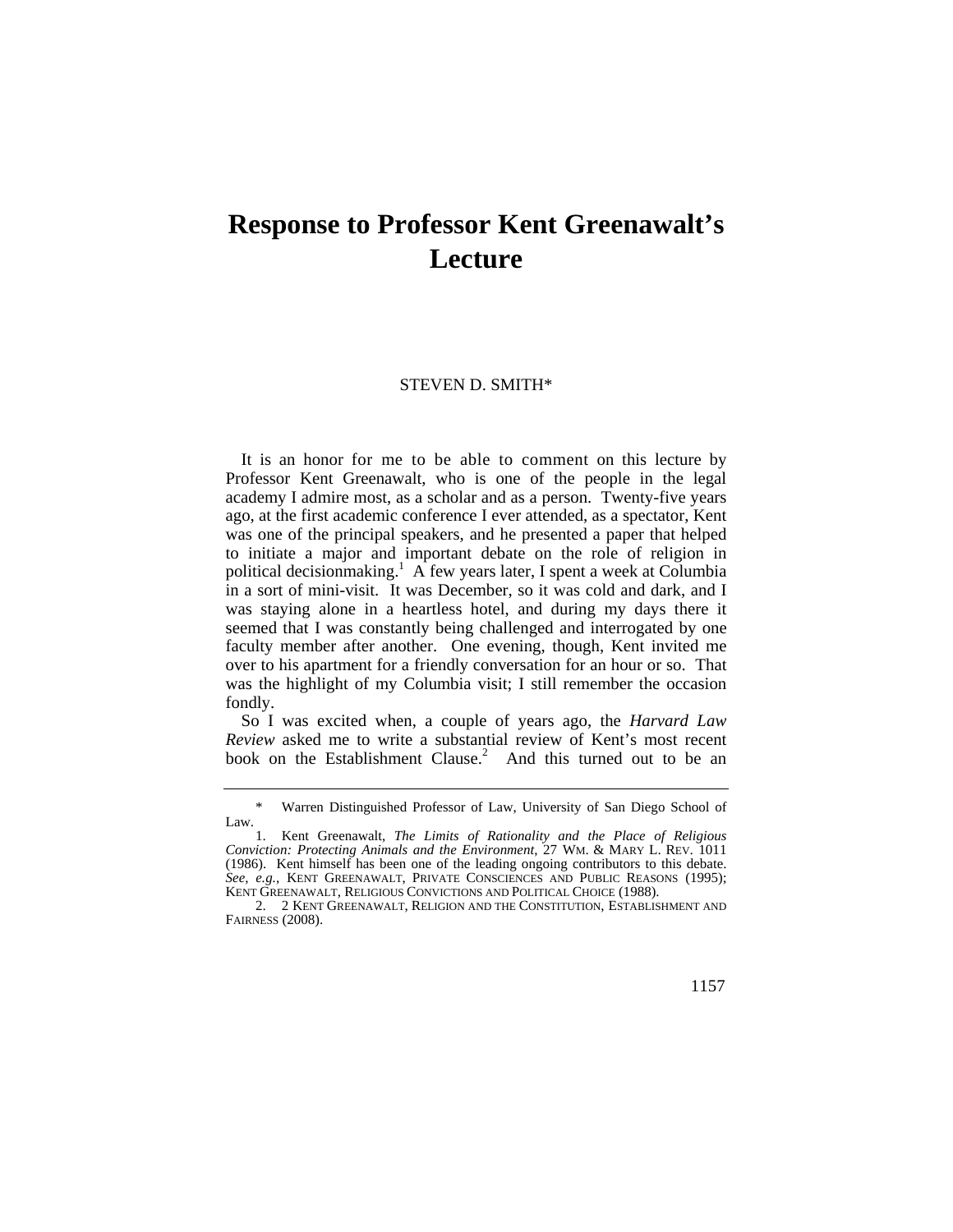enjoyable and rewarding project for me—both in reading the book and writing the review. The only painful part was that I did feel compelled to make some critical observations about the book, which Kent has quoted here tonight.<sup>3</sup> However, my review also offered many laudatory comments,<sup>4</sup> and even the critical observations—about the book's many "highly conclusory pronouncements"—were intended to be critical in a laudatory sense.

That remark may seem paradoxical, or worse, but let me explain. There seems to be widespread agreement that the jurisprudence of the First Amendment's religion clauses is unsatisfactory. Much of my own work in this area has been diagnostic in character; it tries to ascertain what the predicament is and how we managed to get into this predicament. And one diagnosis I have sometimes offered, including in my review of Kent's book, might be called the "exhausted tradition" account. The suggestion is that religion clause jurisprudence is unsatisfactory because it reflects the exhaustion of a centuries-long tradition of trying to reason about the proper relation between government and religion.

Here is a slightly more detailed, but still very summary, elaboration.<sup>5</sup> Modern commitments to religious freedom are derived, I would argue, from a long history of thought and action that was anchored in a dualistic Christian worldview in which God and Caesar were believed to work through independent authoritative institutions—church and state and to impose independent but valid obligations on their subjects. "Render therefore unto Caesar the things which be Caesar's, and unto God the things which be God's."<sup>6</sup> The medieval effort to free the church from Caesar's rule—to achieve freedom of the church—was a progenitor of the modern commitment to separation of church and state. In the post-Reformation period, as the functions and dignity of the *church* came to be transferred in part to the individual *conscience*, freedom of the church gave rise to a fierce devotion to freedom of conscience—a cause for

<sup>3</sup>*. See* Kent Greenawalt, *Fundamental Questions About the Religion Clauses: Reflections on Some Critiques*, 47 SAN DIEGO L. REV. 1131, 1132–33 (2010) (reporting my criticism of the book for "highly conclusory pronouncements").

 122 HARV. L. REV. 1869, 1871 (2009) ("[F]or a careful, fair-minded analysis of the cases 4. Steven D. Smith, *Discourse in the Dusk: The Twilight of Religious Freedom?*, and arguments with respect to virtually any establishment controversy that a judge or scholar may be investigating, one could hardly do better than to consult Greenawalt's treatment."); *id.* at 1906–07 (suggesting that Greenawalt "is, so to speak, a Jan van Eyck of legal reasoning").

<sup>5.</sup> For a much more detailed presentation, see STEVEN D. SMITH, THE DISENCHANTMENT OF SECULAR DISCOURSE 107–50 (2010).

<sup>6</sup>*. Luke* 20:25 (King James).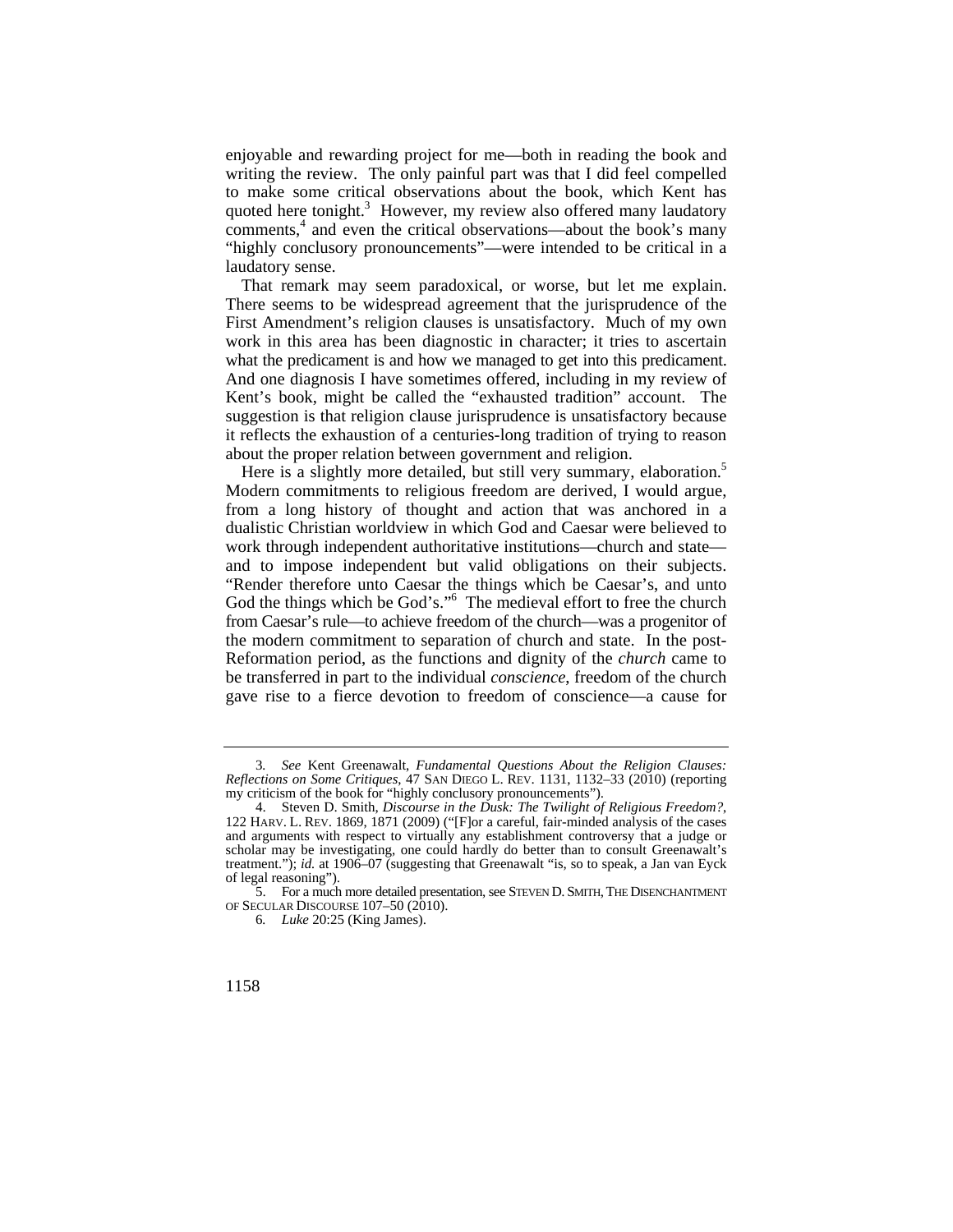which thousands suffered martyrdom. This cause culminated in the modern constitutional commitment to free exercise of religion.

Clause, for government to rely on such religious rationales.<sup>7</sup> In this way, The religious origins of religious freedom were tersely but clearly reflected in the explicitly theological rationales offered, for example, in James Madison's famous *Memorial and Remonstrance* and in Jefferson's celebrated Virginia Statute for Religious Freedom. The problem is that in contemporary circumstances many scholars and jurists—including Kent —argue that it is constitutionally impermissible, under the Establishment religious freedom comes to snub or subvert its own supporting rationales, and thus threatens to cancel itself out. And the discourse comes to have an unmoored quality. I have argued that in these circumstances it becomes difficult to explain why religion deserves special constitutional treatment or give persuasive rational justifications for the various positions for which people want to argue; the unsatisfactory condition of religious clause discourse reflects these difficulties.<sup>8</sup>

 is deficient. On the contrary, his book reflects the exhaustion of the Kent's recent volumes provide valuable—albeit unintended—support for this explanation, I have suggested, but not because Kent's reasoning tradition precisely because he is so careful and honest in his reasoning. Other advocates sometimes try to make it appear that "reason" supports their conclusions by slighting the requirements of reason. So they neglect to notice some of the arguments that run contrary to their position. Or they present those arguments in a tendentious way. Or they engage in subtle or not so subtle—ad hominem criticism of their opponents. Kent, by contrast, is too honest and scrupulous to resort to such tactics. He carefully and fairly presents all of the significant arguments on both sides of a contested issue.

And the result, usually, is a kind of impasse. There are pro and con arguments, and reasoning cannot decisively vindicate either side, and so there is nothing left but to declare which side one favors—on the basis of considerations or influences that elude rational articulation and that are necessarily more personal or perhaps political in nature. It seems to me that Kent's lecture tonight does not so much contest this account of

<sup>7.</sup> Kent explains his reasons for drawing this conclusion in Part III of the present lecture. *See* Greenawalt, *supra* note 3, at 1139.

 *Religious Freedom in Constitutional Discourse*, 140 U. PA. L. REV. 149, 180–96 (1991). 8. I argued for this point at length in Steven D. Smith, *The Rise and Fall of*